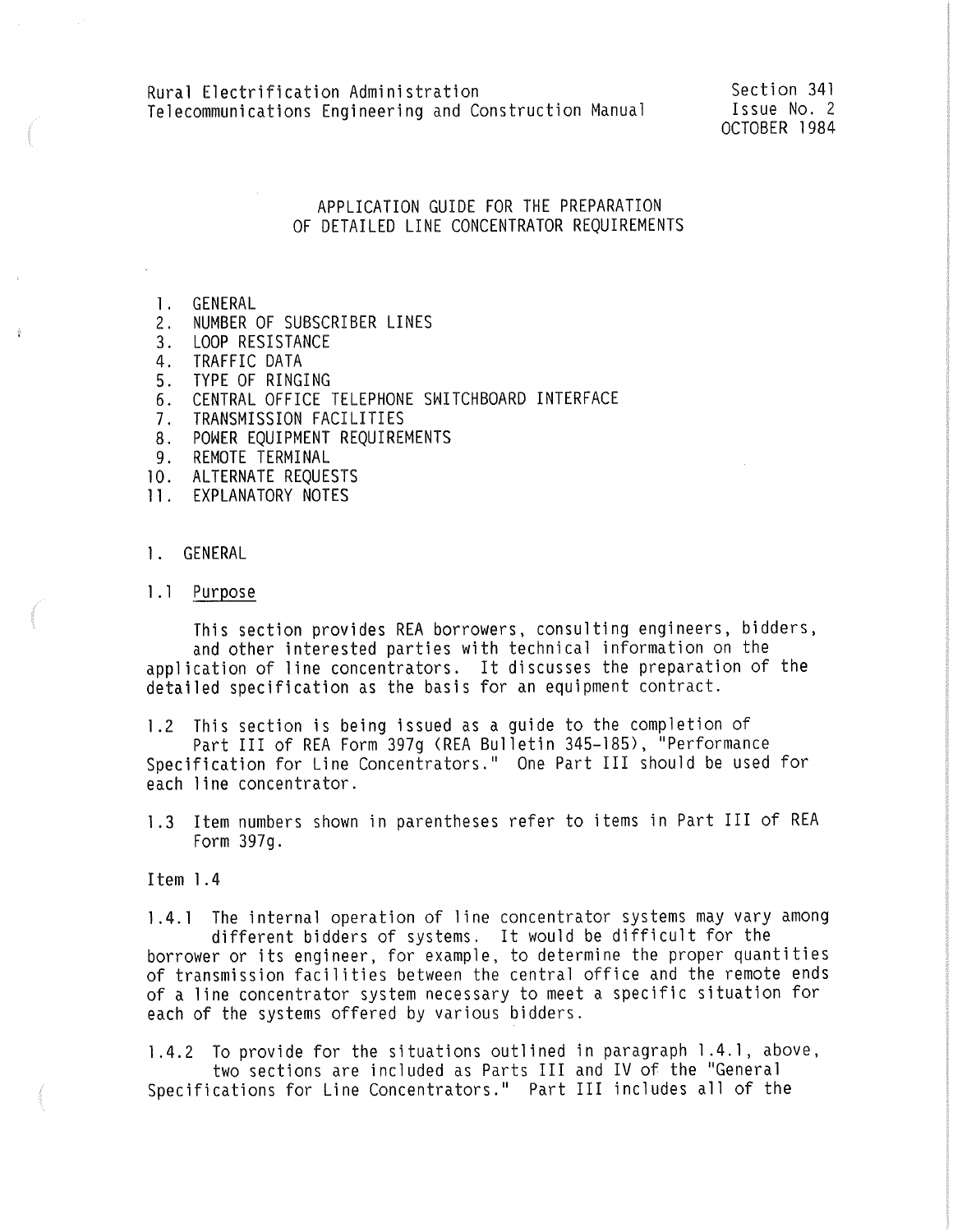information available to the borrower and its engineer in regard to the traffic and equipment requirements for a specific line concentrator. Part IV provides space for the bidder to specify the information of which only he has knowledge.

l .4.3 The borrower or its engineer will complete Part III and submit a copy of this, together with Parts I and II (if required) and a blank copy of Part IV, to each bidder invited to bid on the project. It should be noted that REA Form 397g can be added to the specifications for the purchase of digital central office equipment under REA Form 522, for<br>example: When the line concentrator is purchased separately (see REA Bulletin 385-3), REA Form 397, "Special Equipment Contract," should be used with the REA Form 397g. It will be necessary to provide a supplemental page for REA Form 397, Article I, Section 1, Proposal Price, to permit the bidders to present their cost information on an orderly basis.

l .4.4 Each bidder will be expected to fill out and return Part IV with its bid.

2. NUMBER OF SUBSCRIBER LINES

2.1 <Item 2)

2.1.1 The number of lines of each type are shown here. A line concen-<br>trator is a useful tool for subscriber upgrading and should not be used as a means of prolonging party line service. It is recommended that systems using this device be all single-party, but never more than twoparty. Beyond two-party, the type of automatic number identification for CAMA operation becomes complicated and difficult to administer.

2. l .2 It is recommended that pay stations should be served by dedicated lines rather than lines on a line concentrator. However, if the owner has determined that the only feasible way to serve pay stations is to do so by line concentrator, the number of pay stations is to be designated along with type, either prepay or postpay. The manufacturer of the line concentrator equipment intended to be used should be consulted before deciding on pay station type. Certain types of equipment may not work with prepay pay stations, for instance.

2. 1 .3 It is recommended that PABX and key telephone lines should be served by dedicated lines rather than lines on a line concen trator. However, if the owner has determined that the only feasible way to serve such lines is to do so by line concentrator, they should be specified under "Other." Add an explanation to cover any special applications.

3. LOOP RESISTANCE

3.1 REA transmission objectives must be met on the total loop to each subscriber; this includes the trunk portion (via physical or carrier) plus the loop beyond the concentrator.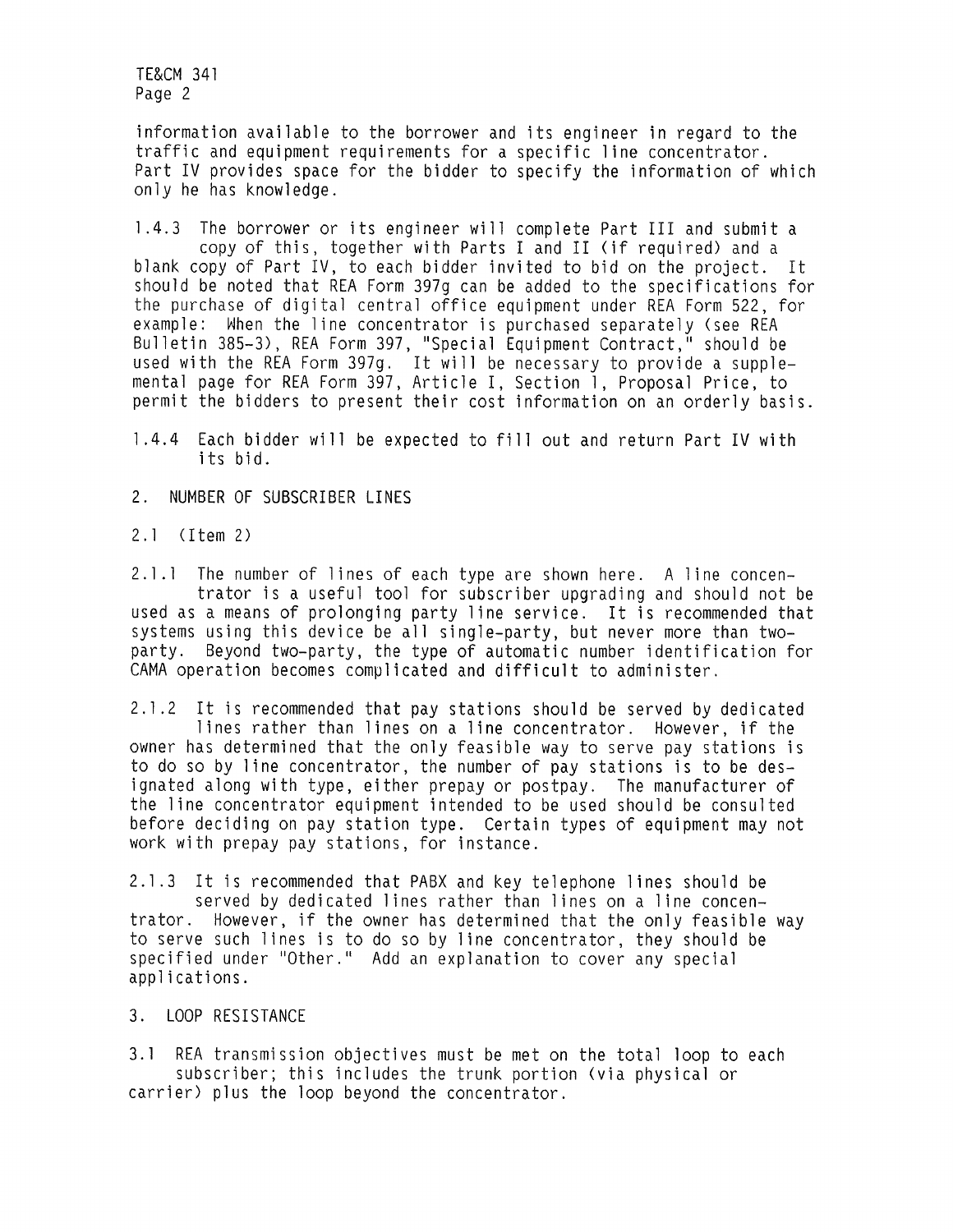3.2 (I tem 3.1)

3.2. l When the trunks between the two units are physical, the entire loop from the subscriber to the central office equipment must be taken into account. All REA listed central offices since about 1966 have had 1900 ohm loop limits. Older ones might have loop limits as low as 1200 ohms (see item 6.1.1 of Part III). These values include the resistance of the telephone set. The loop resistance requiring loop treatment should be shown in this item. If loops between 1200 and 1900 ohms do not require loop treatment, this should be so marked instead of number of lines in this range. Under almost all conditions the loops exceeding 1900 ohms will require loop treatment and, therefore, any quantity requirements should be shown. The bidders may determine the portion of each loop beyond his remote unit by referring to item 7.1.3.7 of Part III.

3.2.2 Where carrier is used to derive the trunks between the remote and central office units, there are two possible cases. One is that the carrier wfll face the subscriber loop directly and the loop beyond the remote end will be that of the subscriber carrier. Another possibility is that the carrier will stop at the remote unit and the remote unit will have its own loop limit. In either case, the loop resistance from the remote terminal to the subscriber is the one to be used for completion of this portion. Do not forget that the loop resistances include 200 ohms for the telephone; in other words, 400 to 600 ohms represents 200 to 400 ohms of outside plant plus 200 ohms of telephone since subscriber carrier specifications have always dealt with only the portion of loop resistance included in the cable part of the loop.

3. 2. 3 (Item 3. 1. 2)

These blanks are self-explanatory. The number of pay station lines with outside plant loop limits, excluding the pay station, greater than 1200 ohms for prepay or 1000 ohms for semi-postpay operation, should be indicated.The same rules concerning physical trunks versus carrier derived connecting trunks apply to these loops.

### 3.3 (I tem 3.1.3)

If the owner is to supply the range extension equipment, he should closely coordinate his quantities with the bidder as the loop limit capabilities of remote units vary widely. Also, if the loop extension devices are to use common mode operation in connecting physical trunks, the bidder will be able to give advice about any range extension devices that are not compatible with his equipment. Describe in item 11.

### 4. TRAFFIC DATA

4.1 (Item 4.1)

This requirement should be determined by measurement as the nature of the area being covered may vary widely from the average CCS per line of the central office to which the line concentrator is attached.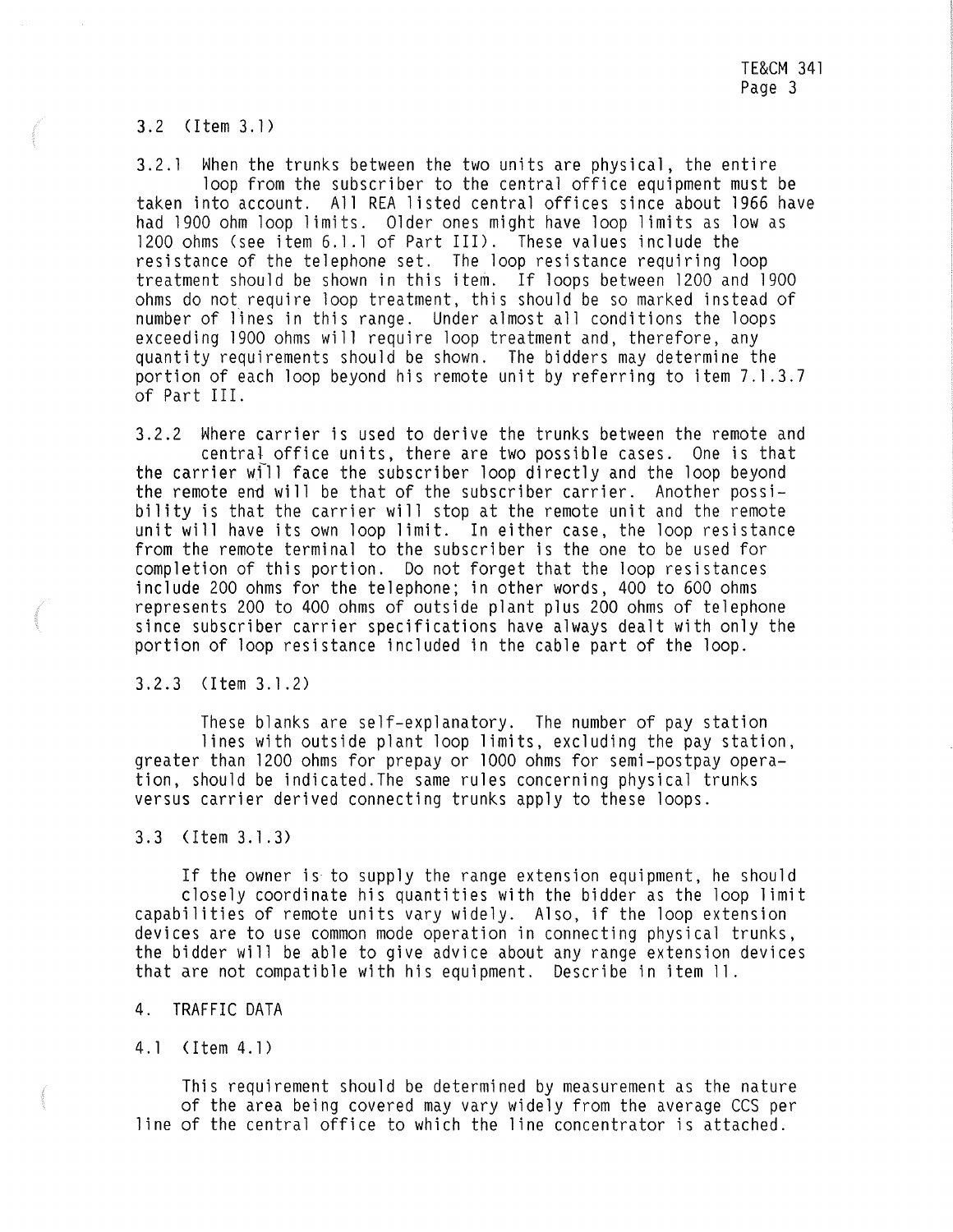An example would be using a line concentrator to serve a small industrial park versus one serving a rural residential area. As a last resort, use the measured average CCS per line of the central office.

### 4.2 <Item 4.2)

This item should be very carefully thought out. The use of intralinks in a concentrator can lead a bidder to furnish a lesser number of trunks than are needed. This percentage should be carefully determined and if the number is in doubt, use zero. This item is useful in special situations where there is a large quantity of intracalling and intralinks can be used to reduce the amount of traffic to be carried between the central office and remote terminals. Intracalling is not expected to represent a significant amount of traffic in line concentrators serving less than 100 lines.

Certain operations such as busy verification and some custom calling features on intracalls are not possible in all systems.

4.3 (I tem 4.3)

Line concentrators are designed to provide the specified traffic carrying capacity as defined by the number of calls to be made during the busy hour. If the number of busy hour calls (BHC) is not known, an estimate may be made by the following:

 $BHC = Total No. Lines Equipped (item 2) X CCS/Line (item 4.1)$ X 100 divided by Estimated Holding Time Per Call in Sec.

### 5. TYPE OF RINGING

5.1 (I tems 5.1 and 5.2)

These items do not apply where a line concentrator uses physical trunks. With carrier derived transmission facilities, the ringing power must be generated at the remote terminal. Fill in the maximum number of phones for each frequency used. For item 5.2, use the ultimate number of lines for each frequency to ensure capacity for growth.

### 6. CENTRAL OFFICE TELEPHONE SWITCHBOARD INTERFACE

6.1 <Item 6.1)

The type of central office equipment to which the line concentrator will be connected is described in this paragraph. This information is used by the bidder to determine if special adapters or options are required on the line concentrator to be supplied.

# 6.2 Interface Description (Item 6.2)

A line concentrator system can work with almost any central office by using the line circuits of the central office as the interface. If the line concentrator will be furnished by the same manufacturer as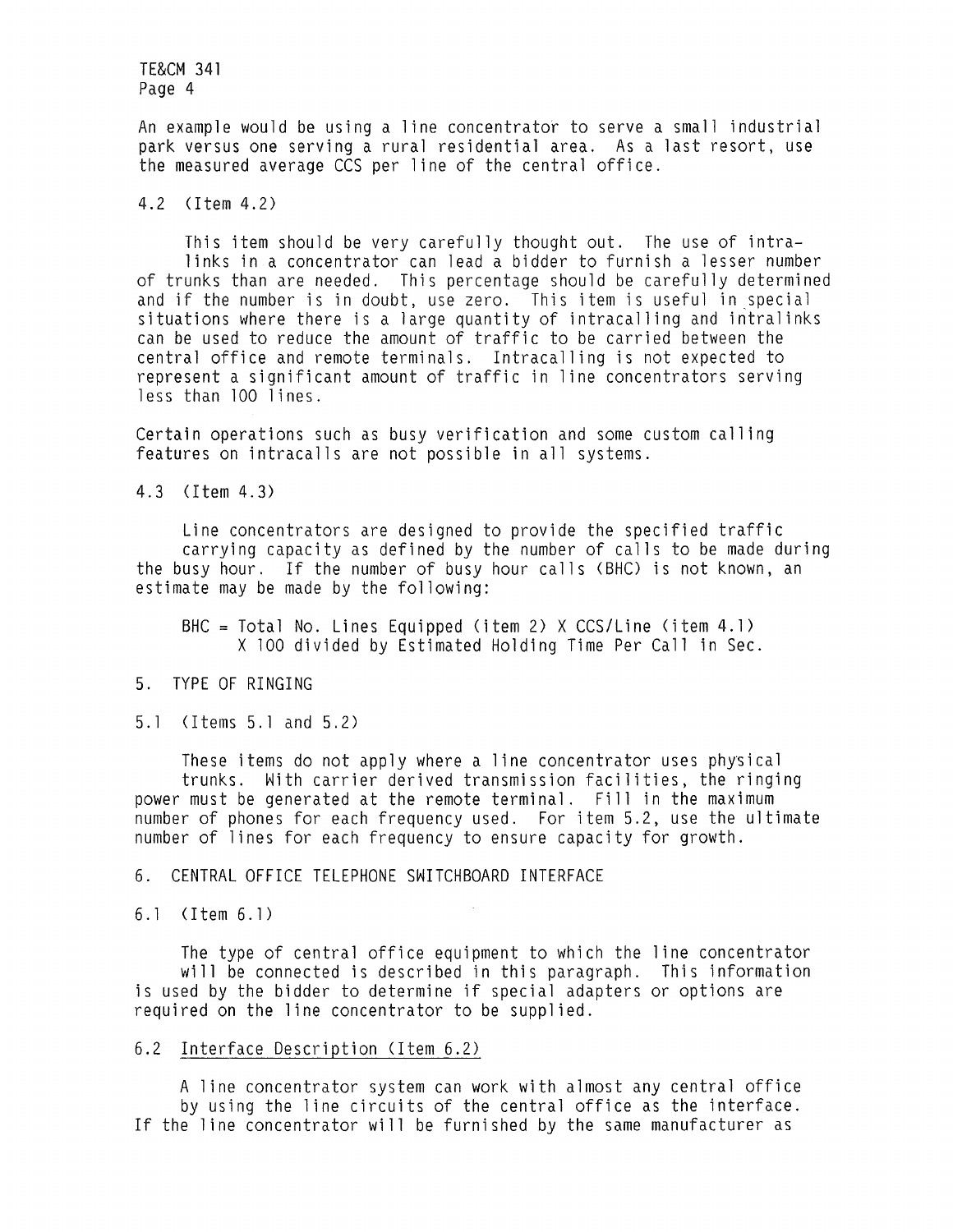the digital central office switching system, it may be possible to use a direct digital interface at the central office, which eliminates the need for any other line concentrator equipment at the central office end.

6. 3 < Item 6. 3)

The mounting rack(s) for the line concentrator equipment is normally supplied by the bidder, but if the owner has an available rack which can be used it should be described here.

- 7. TRANSMISSION FACILITIES
- 7. 1 Details of the transmission facilities between the central office and the remote terminal should be provided in this section.
- 7.1.1 Type (Item 7.1.1)

Check the type of transmission facilities which will be provided. Be sure to attach a layout showing appropriate parameters.

7.1 .2 If physical plant is to be used, show the number of pairs available. If not included in item 7.1.1 or 7.1.3.7, show resistance, gauge, length, and loading scheme.

7. 1 .3 Terminal Equipment (Item 7. l .3)

Check whether owner or bidder is to provide terminal equipment for transmission facility. If bidder is to provide terminal equipment we recommend that REA Form 397c, "Design Specifications for Subscriber Systems," be used.

7.1.3.1 If the line concentrator will interface the central office equipment thru line circuits (not a direct digital interface), often the circuits will be derived by subscriber carrier. Specify the manufacturer and type. Show how many voice terminations (channels) are equipped and how many are wired only.

7. l .3.2 Check whether the span lines are to be supplied by the owner or the bidder. If by the owner, show manufacturer and type. If by the bidder, use REA Form 397c.

7. l .3.3 Show the number of repeaters to be used in each span line.

7. l .3.4 By using at least two different routes for span lines it is possible to provide more reliable service, although traffic carrying capacity may be reduced when both routes are not in operation. Check whether this will be done in this item. The bidder must make provisions so that the signaling channels will use the remaining cable route when the other is not working.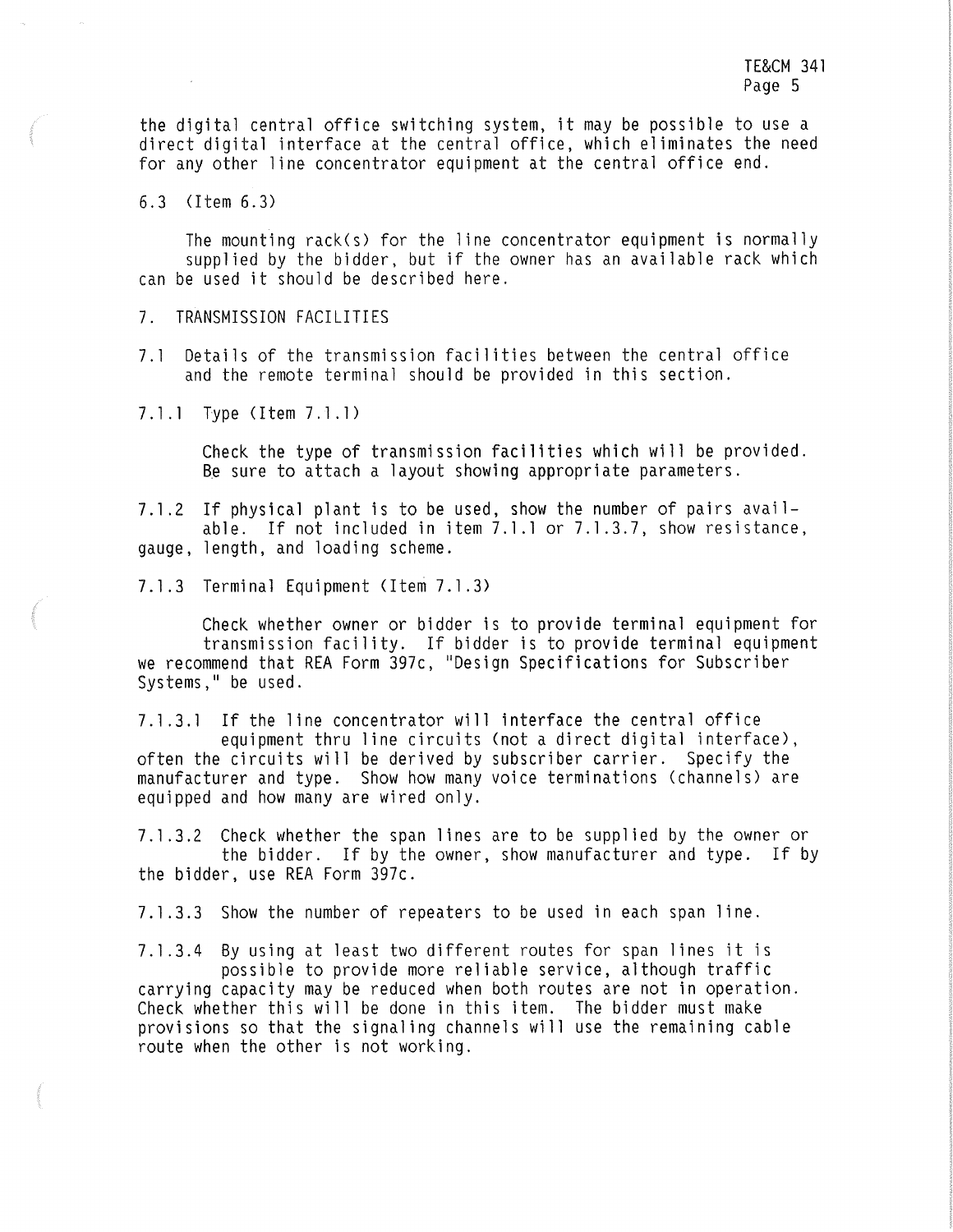- 7.1.3.5 Check whether the bidder is to furnish the span line terminations.
- 7. 1 .3.6 Check whether the bidder is to furnish power for the span lines.
- 7.1 .3.7 If a physical facility is to be used, provide information on loop resistance and length.
- 8. POWER EQUIPMENT REQUIREMENTS (Item 8)
- 8.1 Central Office Terminal (Item 8.1)
- 8.1.1 If the central office terminal must operate on the regular 48-volt central office battery, check "yes."
- 8.1.2 If the answer to 8.1.1 is "no," describe the power source available.
- $8.1.3$  Indicate whether standby power is available by checking "yes" or  $\mathsf{u}_{\mathsf{no}}$ .  $\mathsf{u}_{\mathsf{no}}$
- 8.2 Remote Terminal (Item 8.2)

8.2.1 Check "yes" if the owner will furnish a nominal 48-volt power supply at the remote terminal. Describe in item 11, including any limitation on capacity available for the bidder's use.

8.2.2 If the bidder is to furnish the power supply at the remote terminal, check "yes."

8.2.3 Check if 110 volt a.c., 60 Hz single-phase power is available at the remote site. In the case that some other voltage, etc., is available, check "other" and describe voltage, frequency, and number of phases in item 11 .

8.2.4 If the bidder is to provide batteries, indicate the number of busy hours of reserve which are required. A minimum of 3 hours is recommended when standby emergency power is available.

8.2.5 Check which type of battery is preferred. REA currently suggests, in order of preference, lead calcium, stabilized electrolyte, and sealed lead acid.

8.2.6 Check whether standby emergency power is available.

- 9. REMOTE TERMINAL
- 9.1 Mounting (Item 9. 1)

If no building is available at the remote end, the unit must be mounted in some sort of housing or enclosure. Check which type of arrangement is required.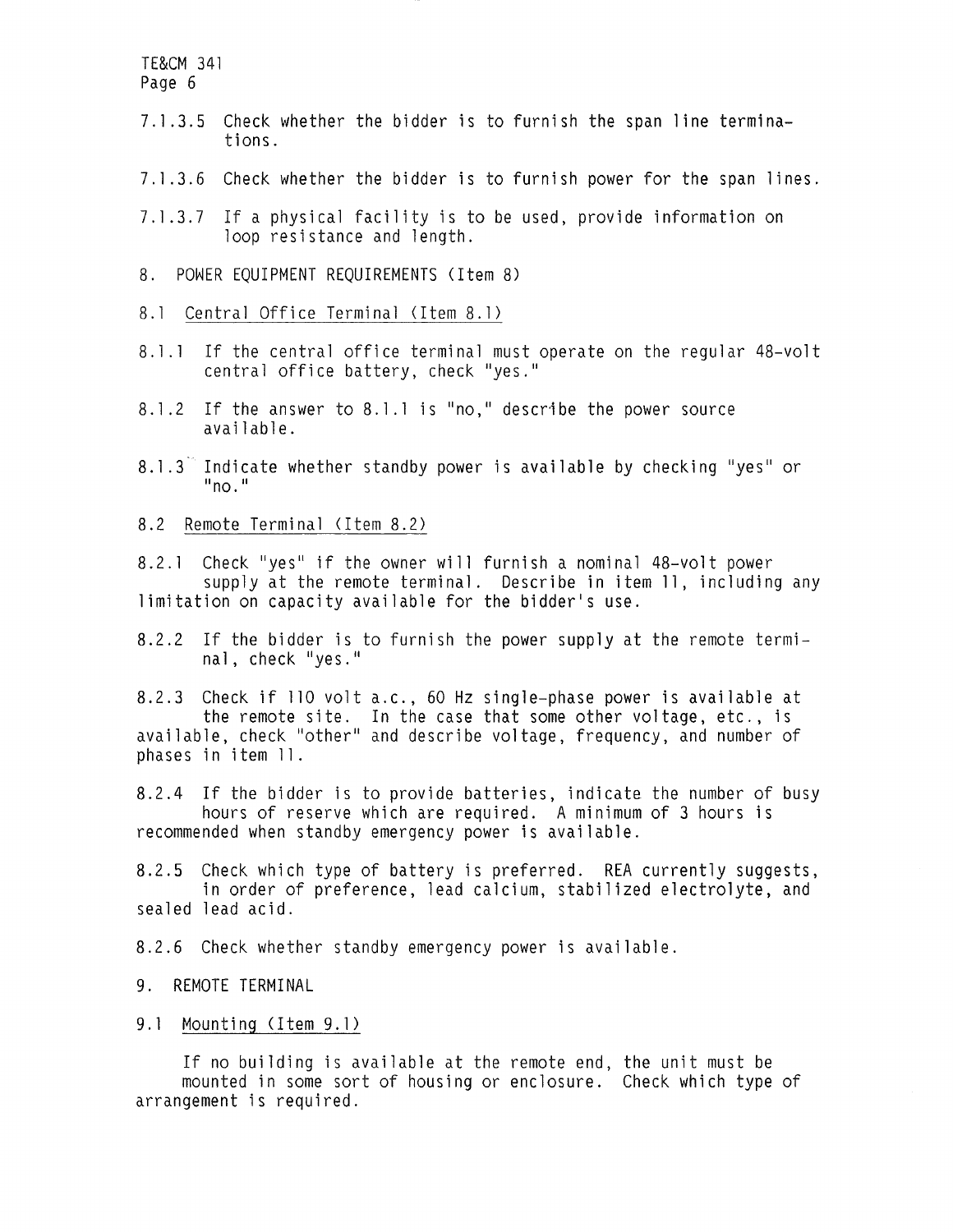#### 9.2 Existing Building (Item 9.2)

If the equipment is to be installed in an existing building, informa- tion must be given to the bidder concerning the space available, environmental conditions (heat, humidity, cooling, etc.), or other pertinent information concerning the existing building.

9.3 Describe any equipment location requirement which does not fit with requirements in items 9. 1 or 9.2.

10. ALTERNATE REQUESTS (ITEM 10)

When a request for additional prices on equipment not specified in<br>the main section of Part III is necessary, it must be done under<br>this item. This covers equipment which may or may not be included in the contract depending on price. The number of alternates should be kept to a minimum.

# 11: EXPLANATORY NOTES (ITEM 11)

If there are other items not covered in Part III that could possibly affect the installation, these should be covered in a separate note and added to Part III. These could include such items as a special application of the unit or the fact that the unit may be only temporarily installed at its present location. Describe any equipment or labor to be supplied by the owner; include: manufacturer, catalog number, condition, location, scheduled availability and the assignment of responsibility for its relocation and installation. Be certain to give a detailed explanation of any unusual circumstances.